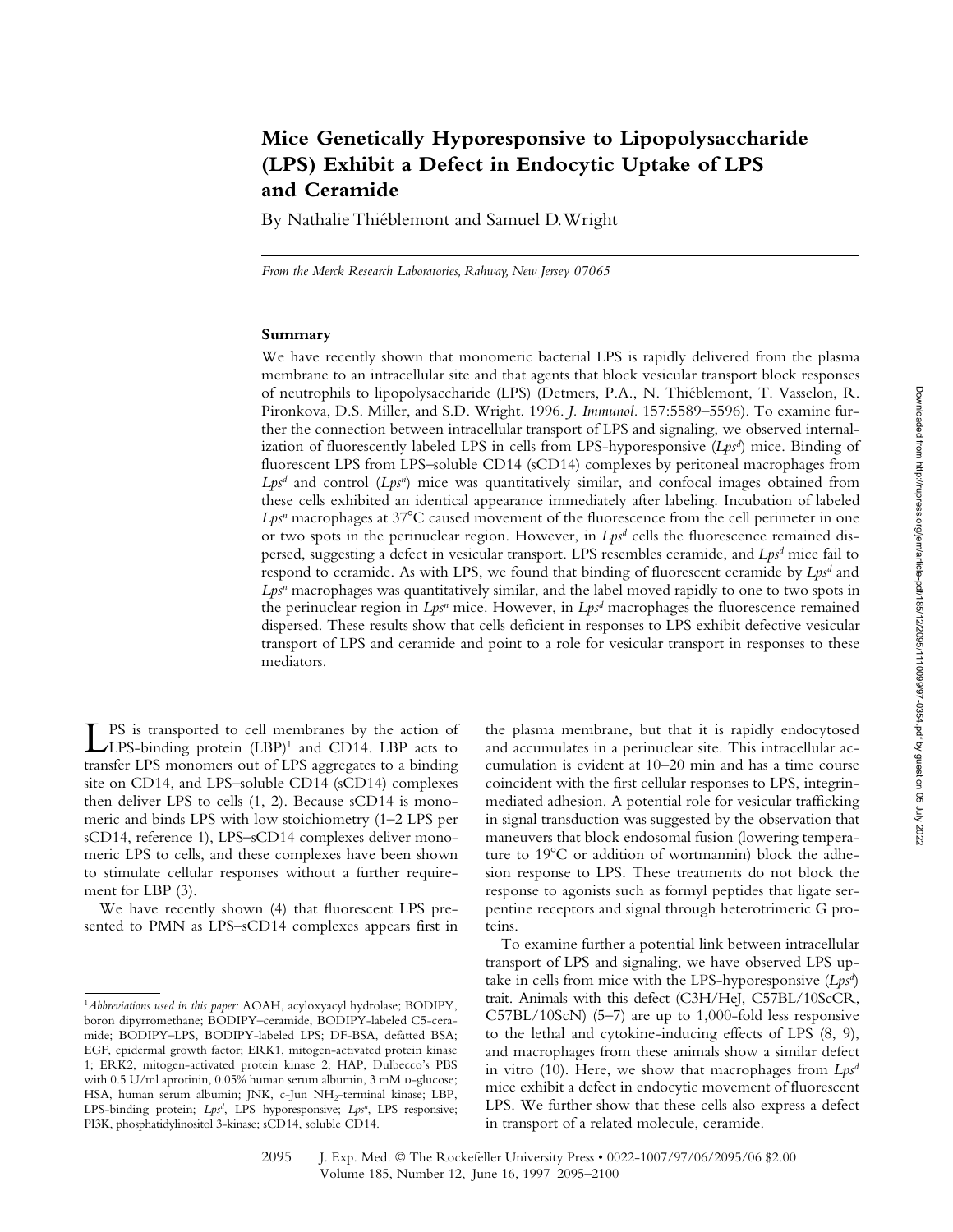#### **Materials and Methods**

*Reagents.* Aprotinin, Dulbecco's PBS, and defatted BSA (DF-BSA) were purchased from Sigma Chemical Co. (St. Louis, MO). Pyrogen-free human serum albumin (HSA) was obtained from Centeon, Armour, and Berring Pharmaceutical Co. (Kankakee, IL). Unlabeled *Salmonella minnesota* Re595 LPS was purchased from List Biologicals (Campbell, CA), and the fluoroprobe, boron dipyrromethane (BODIPY–FL) (Molecular Probes, Eugene, OR) was conjugated to the LPS micelles as described (11). The ratio of BODIPY to LPS molecules was estimated at 1:5. BODIPY–BSA was purchased from Molecular Probes. Recombinant sCD14 was provided by Dr. R. Thieringer (Merck Research Laboratories, Rahway, NJ).

Complexes of BODIPY–LPS and sCD14 were prepared by incubating BODIPY–LPS (10 ng/ml) with sCD14 (200 ng/ml) overnight at 37°C as described (3). BODIPY-C5-ceramide was obtained from Molecular Probes. A 1:1 complex of BODIPY– C5-ceramide with DF-BSA was prepared as described (12). The complex was  $5 \mu M$  and was prepared in acid-buffered Eagle's MEM, pH 7.4, without color indicator.

The polyclonal anti-CD14 was provided by Dr. P.A. Detmers (Merck Research Laboratories, Rahway, NJ), who produced and purified it as described (13).

*Macrophage Isolation and Culture Conditions. Lpsd* mice, C57BL/ 10ScN or C3H/HeJ, were obtained from Dr. S.K. Chapes (Kansas State University, Manhattan, KS) or from Jackson Laboratories (Bar Harbor, ME), respectively. LPS-responsive (*Lpsn*) mice, C57BL/6J and C3H/HeN, were obtained from Jackson Laboratories and from Charles River Laboratories (Wilmington, MA), respectively. C3H/HeJ and C57BL/10ScCR mice express a similar defect, because both strains exhibit resistance to LPS (5, 7, 9), in both strains the defect behaves as a Mendelian trait that maps to chromosome 4 (7, 14), and crossing C3H/HeJ and C57BL/ 10ScCR mice showed that the defects in these two strains do not complement one another. The C57BL/10ScCR strain is a derivative of the C57BL/10ScN. Peritoneal macrophages were obtained as previously described (15), and were used immediately in experiments or were cultured overnight in teflon beakers in RPMI-1640 without red phenol (GIBCO BRL, Gaithersburg, MD) supplemented with 50 U/ml penicillin, 50  $\mu$ g/ml streptomycin, and 10% FCS. C57BL/10ScN and C57BL/6J mice were used for flow cytometry experiments, and all four strains of mice were tested by confocal microscopy.

*Flow Cytometry.* Peritoneal macrophages were washed in HAP buffer (Dulbecco's PBS with 0.5 U/ml aprotinin, 0.05% HSA, 3 mM p-glucose) and incubated with BODIPY–ceramide– BSA complexes  $(0.5 \mu M)$  or with BODIPY–LPS–sCD14 complexes (20 ng/ml of LPS) for various times before analysis by flow cytometry performed on a FACScan® (Becton-Dickinson, Mountain View, CA). 10,000 events were acquired per sample and the results were analyzed on gated macrophages. The control for background fluorescence was cells incubated without BODIPY–LPS– sCD14 or without BODIPY–ceramide–BSA complexes.

*Confocal Scanning Laser Microscopy.* Cells were washed in HAP buffer and exposed to BODIPY–LPS–sCD14 or BODIPY–ceramide–BSA complexes for 10 min at 37°C or 4°C, respectively, as described in the text. Cells were then washed in HAP buffer and warmed at 37°C for different times. Confocal scanning laser microscopy was then performed using a Nikon microscope equipped with a  $\times 100$  objective (NA 1.4) and Bio-Rad MRC 600 instrumentation (Hercules, CA). Filters provided excitation at 488 nm. Individual optical sections were collected digitally. The images were collected and analyzed through the software (Comos) of the confocal microscope (Bio-Rad). The figures display  $1-\mu m$  optical sections taken approximately at the midpoint of the cells.

# **Results**

*Lpsd and Lpsn Macrophages Show Equivalent Uptake of LPS from LPS–sCD14 Complexes.* Upon exposure of monocytes to BODIPY–LPS–sCD14 complexes for 10 min, the mean fluorescence intensity rose equivalently for cells from



Figure 1. Staining of peritoneal macrophages by BODIPY–LPS–sCD14 complexes. Suspensions of peritoneal macrophages from *Lps<sup>n</sup>* mice, C57BL/6J strain, (A) or from *Lps<sup>d</sup>* mice, C57BL/10ScN strain (B), were incubated for 10 min at 37°C with BODIPY–LPS–sCD14 complexes (20 ng/ml of LPS). Cells were then washed, resuspended in buffer, warmed for 0 or 30 min at 37°C, then analyzed by flow cytometry. The cells incubated with BODIPY– LPS–sCD14, washed, and warmed for 0 min at 37°C (heavy broken line) exhibited an increase of fluorescence as compared with the unstained cells (solid line). Upon additional warming for 30 min at 37°C (light broken line), the mean fluorescence did not change. A similar pattern of fluorescence was observed with peritoneal macrophages of both *Lpsn* and *Lpsd* mice. This experiment is a representation of three repeats.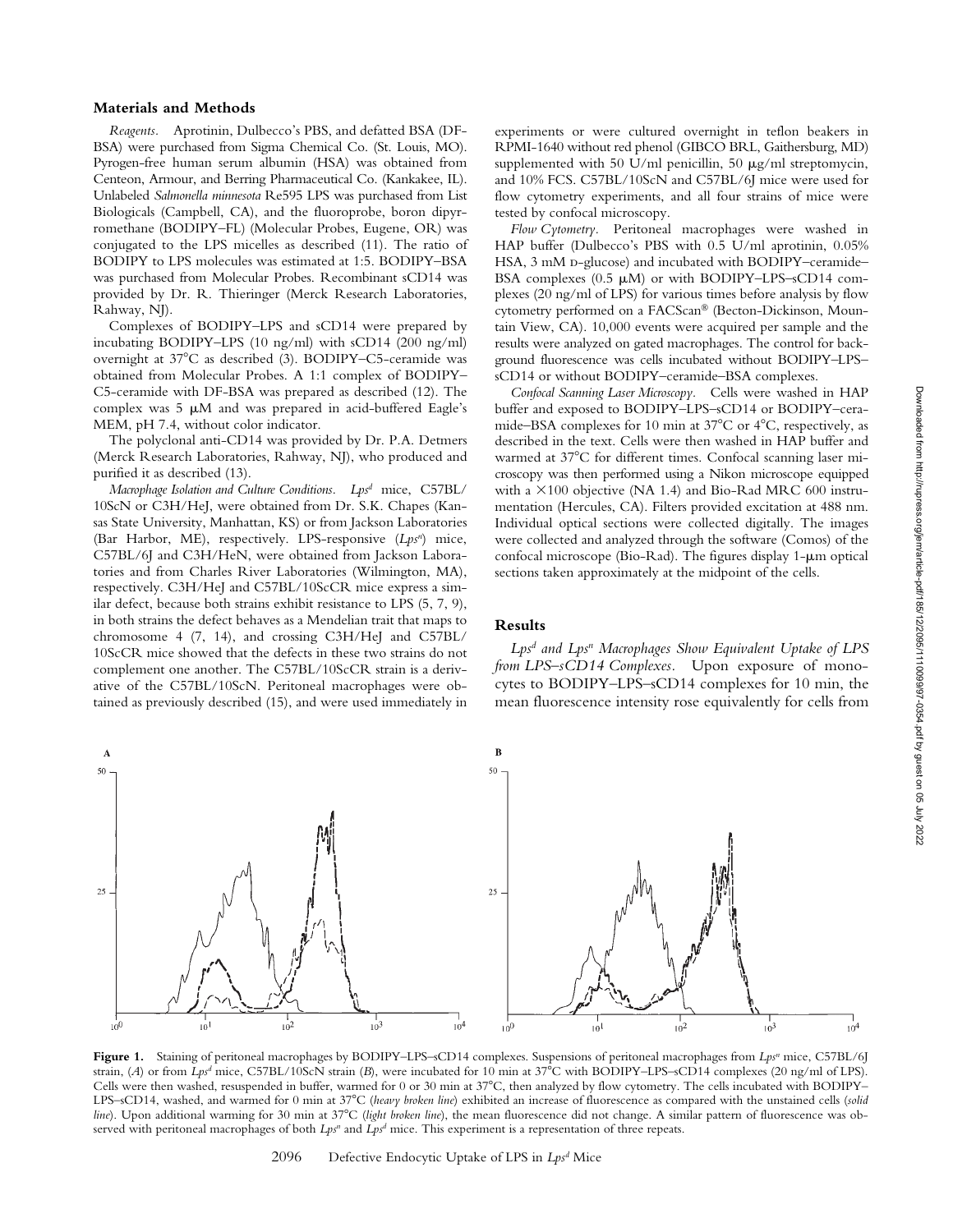*Lpsd* and *Lpsn* mice (Fig. 1). Uptake by these two strains also showed similar kinetics because labeling was equivalent, but about twofold lower, in cells incubated for only 5 min (data not shown). Cells labeled for 10 min were then washed and warmed for 30 min at 37°C. This incubation caused no alteration in fluorescence (Fig. 1, *A* and *B*). These results indicate that peritoneal macrophages from *Lpsd* and *Lps<sup>n</sup>* mice bind a similar amount of BODIPY–LPS and that cell association of the fluorescent lipid is stable at 37°C. To confirm the specificity of this binding, cells were first incubated in the presence of a polyclonal anti-CD14 antibody at 4°C. Cells were then washed and incubated with BODIPY-LPS-sCD14 for 10 min at 37°C. Under these conditions, binding of LPS to macrophages was strongly inhibited (80% inhibition; data not shown), which suggested that mCD14 is required for LPS uptake. This result was expected because both *Lpsd* and *Lpsn* mice express the mCD14 protein on the surface of their macrophages and because responses to LPS–sCD14 complexes (3) and uptake of LPS from LPS–sCD14 complexes (Vasselon, T., R. Pironkova, and P.A. Detmers, manuscript submitted for publication) are both strongly dependent on mCD14. Additional studies showed that the interaction of LPS with cells was temperature sensitive. When cells were incubated with BODIPY–LPS–sCD14 for 10 min at reduced temperatures, the uptake of BODIPY–LPS was reduced 52% at 19 $^{\circ}$ C and 91% at 4 $^{\circ}$ C (data not shown).

*Lpsd Macrophages Exhibit a Defect in Intracellular Transport of LPS.* Immediately after labeling with BODIPY–LPS– sCD14 complexes for 10 min at 37°C, confocal images of cells from *Lps<sup>n</sup>* and *Lps<sup>d</sup>* mice exhibited an identical appearance, with fluorescent LPS restricted to the cell perimeter (0-min images; Fig. 2). Further incubation at  $37^{\circ}$ C of washed, labeled *Lps<sup>n</sup>* macrophages caused movement of the fluorescence into one or two well-defined spots in the perinuclear region. This movement was complete by 20 min and closely resembled the behavior we have previously reported for PMN (4). In contrast, *Lpsd* macrophages did not exhibit this movement of LPS. Rather, the fluorescence remained at the cell periphery at the 0- and 10-min timepoints, and showed a dispersed, punctate appearance even after 30 min of warming. To confirm the findings, we recorded the appearance of a large number of cells. At the 20-min timepoint, 85%  $(n = 512)$  of  $Lps^n$  control cells showed the concentrated, perinuclear pattern of fluorescence, while only 4% ( $n = 518$ ) of *Lps<sup>d</sup>* cells showed this pattern. These observations suggest a defect in vesicular transport in *Lps<sup>d</sup>* cells.

*Lpsd Macrophages Exhibit a Defect in Intracellular Transport of BODIPY–Ceramide.* Ceramide is produced in cells in response to TNF, and several lines of evidence suggest that ceramide is an important intracellular second messenger (16). For example, exogenously added ceramide induces cytokine synthesis in murine macrophages (17). We have shown that ceramide bears a striking structural resemblance to the lipid A region of LPS (18) and have suggested that ceramide and LPS may thereby provoke similar cellular responses. This possibility was strengthened by the recent

finding of Barber et al. (17) that *Lpsd* mice failed to respond to ceramide. Thus, it is clear that the defect in *Lpsd* mice interrupts signaling from both ceramide and LPS.

To determine whether *Lpsd* mice also express a defect in the binding or transport of ceramide, we measured the uptake and subcellular distribution of a fluorescent derivative of ceramide (BODIPY–ceramide). As with BODIPY–LPS, the BODIPY–ceramide was presented to cells as a monomeric complex with a protein (BSA). The kinetics of binding of BODIPY–ceramide–BSA complexes to peritoneal macrophages of both strains was first assessed by flow cytometry. Upon incubation at 4°C, the mean fluorescence intensity was found to increase as a function of time. A slight difference was observed at early timepoints, with *Lpsd* cells showing slower uptake than *Lps<sup>n</sup>* cells (data not shown). However, the mean fluorescence intensity of peritoneal macrophages from either *Lpsn* or *Lpsd* mice incubated with BODIPY–ceramide–BSA shared a quantitatively similar shift at the 30-min timepoint (Fig. 3, *A* and *B*). After the staining, cells were washed and warmed at 37°C for 10 min. During warming, no change of the mean fluorescence



**Figure 2.** Subcellular distribution of BODIPY–LPS in *Lps<sup>d</sup>* and *Lps<sup>n</sup>* macrophages. Cells were labeled with BODIPY–LPS–sCD14 complexes for 10 min at 37°C, washed, and then warmed to 37°C. At the indicated times, aliquots of cells were analyzed by scanning confocal microscopy. This figure shows representative microoptical sections of *Lps<sup>n</sup>* (*left column*) and *Lpsd* (*right column*) cells and is representative of five repetitions. This figure shows cells from C57BL/10ScN and control C57BL/6J mice, and identical results were obtained with the *Lpsd* defect on a different background (C3H/HeJ versus C3H/HeN).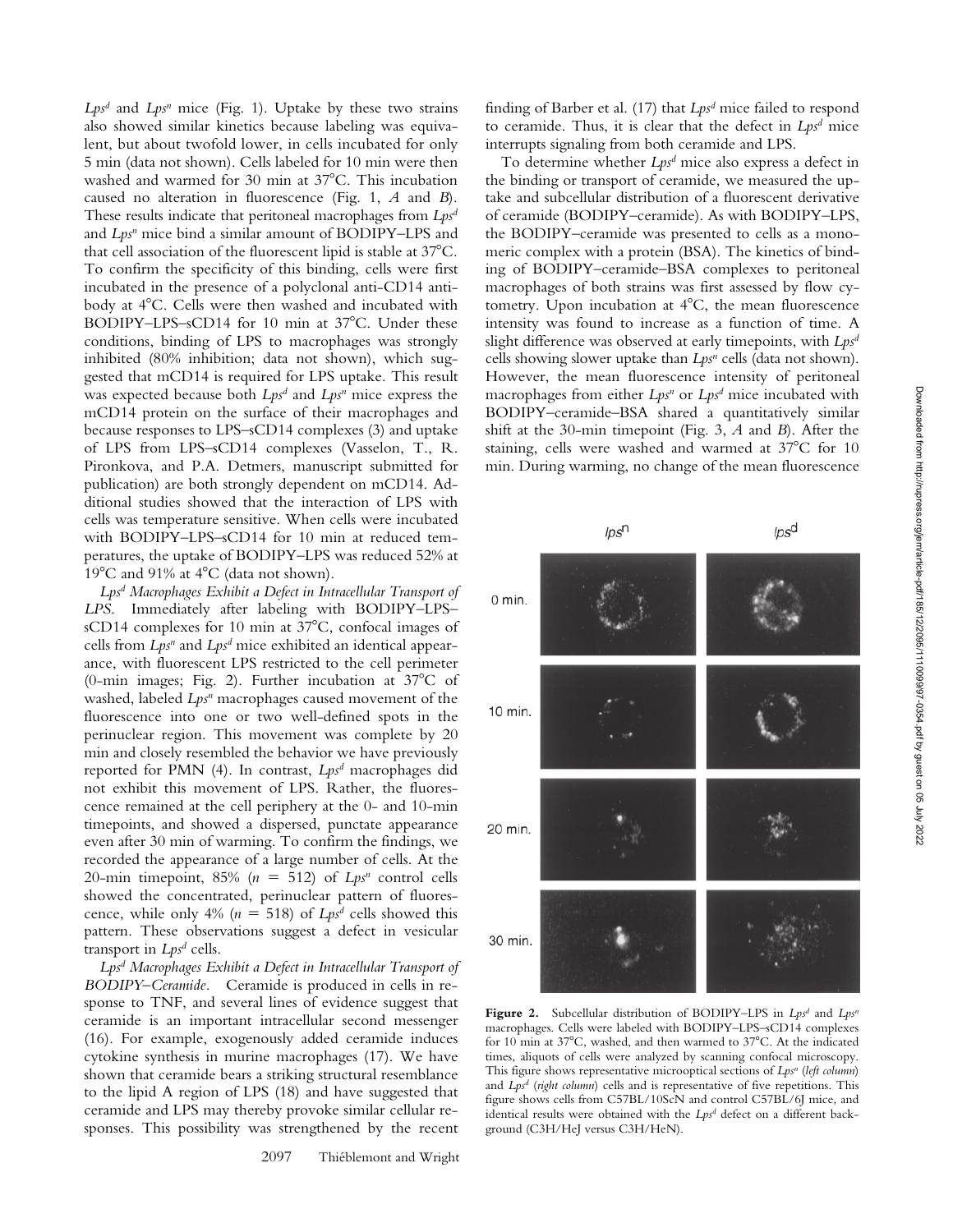

**Figure 3.** Staining of peritoneal macrophages by BODIPY–ceramide–BSA complexes. Peritoneal macrophages from *Lps<sup>n</sup>* mice, C57BL/6J strain (*A*) or from *Lps<sup>d</sup>* mice, C57BL/10ScN strain (*B*) were incubated for 30 min at 4°C with BODIPY–ceramide–BSA complexes (0.5 µM). Cells were then washed, resuspended in buffer, warmed for 0 to 10 min at 37°C, and fluorescence was analyzed by FACScan®. Incubation with fluorescent complexes of BODIPY–ceramide–BSA resulted in strong staining (*heavy broken line*) that was not diminished upon 10 min of warming of the cells at 37°C (*light broken line*) as compared with the unstained cells (*solid line*). A similar pattern of fluorescence was observed with peritoneal macrophages of both *Lps<sup>n</sup>* and *Lps<sup>n</sup>* mice. This experiment is a representation of three repeats.

intensity was observed as compared with the 0-min timepoint (Fig. 3, *A* and *B*). These observations indicate that a similar amount of fluorescent lipid associates with the membranes of the *Lps<sup>d</sup>* and *Lps<sup>n</sup>* cells, and the association is stable. As a control, binding of BODIPY–BSA was found to be undetectable at the surface of both strains of macrophages under the same conditions (data not shown).

Immediately after labeling with BODIPY–ceramide, confocal images of cells from *Lpsn* and *Lpsd* mice exhibited an identical appearance, with fluorescent ceramide restricted to the cell perimeter (0-min images; Fig. 4). These images were similar to those of cells labeled with BODIPY–LPS (see Fig. 2). Incubation of *Lps<sup>n</sup>* macrophages at 37°C caused rapid movement of the fluorescence to one or two welldefined spots in the perinuclear region. This movement closely resembled that of BODIPY–LPS but occurred at a faster rate, being complete within 2 min. In contrast, *Lpsd* macrophages did not exhibit this rapid movement of BO-DIPY–ceramide. Label remained dispersed and did not collect into the perinuclear area even after 10 min (Fig. 4). This defect in *Lps<sup>d</sup>* cells appeared to be one of kinetics because perinuclear accumulation of BODIPY–ceramide was observed after longer incubation (30 min; data not shown). In five repeats,  $82\%$  ( $n = 505$ ) of  $Lps^n$  cells at the 5-min timepoint showed a concentration of fluorescence in the perinuclear region, while only 8% (*n* 517) of *Lpsd* cells showed this pattern. These observations suggest a defect in vesicular transport in *Lpsd* cells that affects not only LPS but also the structurally related molecule, ceramide.

## **Discussion**

Rapid intracellular transport of fluorescent derivatives of ceramide has been observed and extensively characterized



**Figure 4.** Subcellular distribution of BODIPY–ceramide in  $Lps^d$  and  $Lps^n$ macrophages. Cultured peritoneal macrophages from  $Lps^n$  and  $Lps^d$  mice were labeled with BODIPY–ceramide–BSA complexes  $(0.5 \mu M)$  for 30 min at 4°C, washed, and then warmed for the indicated times at 37°C. Shown are optical sections of *Lpsn* (*left column*) and *Lpsd* (*right column*) cells and is representative of five repetitions. This figure shows cells from C57BL/10ScN and control C57BL/6J mice, and identical results were obtained with the *Lpsd* defect on a different background (C3H/HeJ versus C3H/HeN).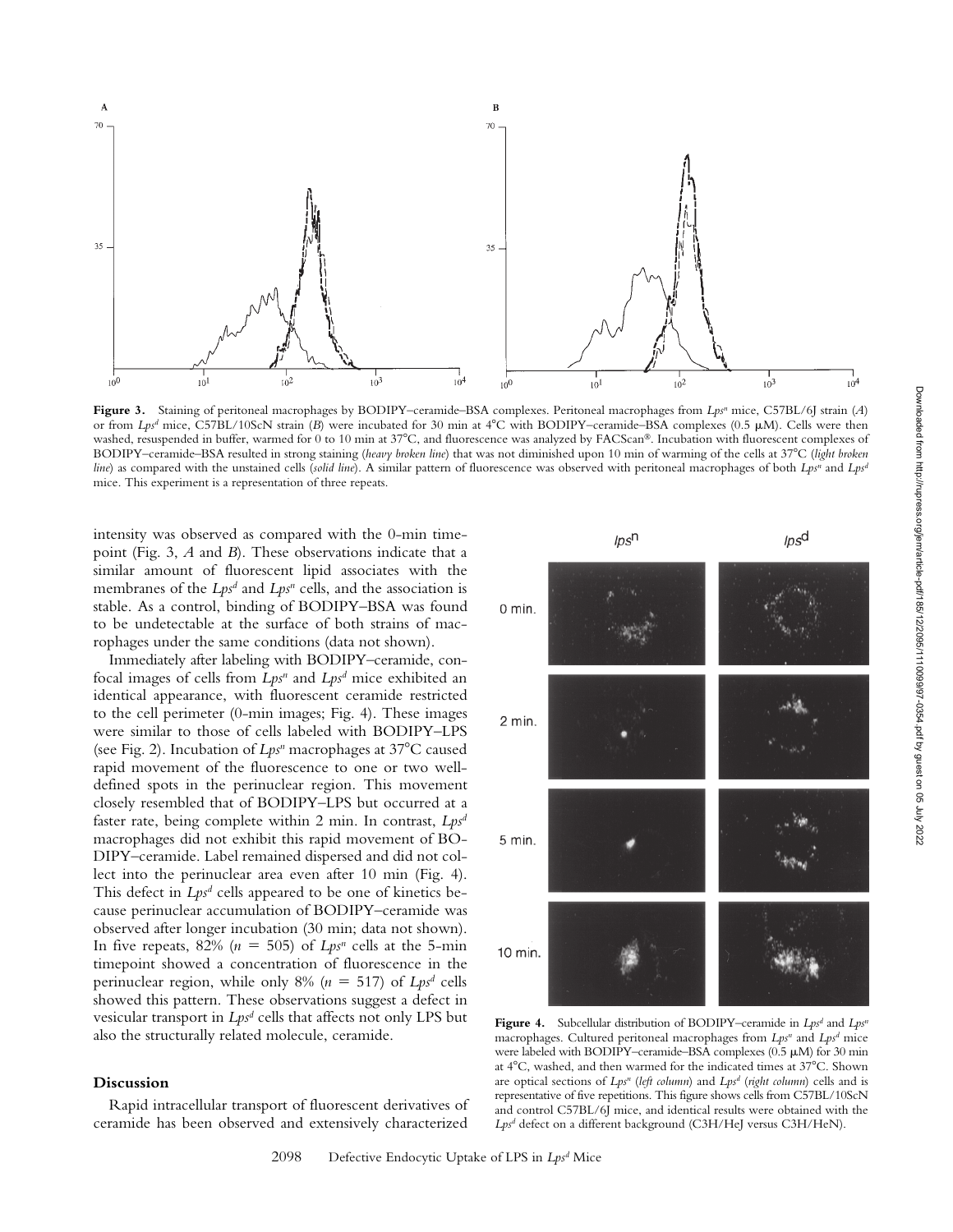by Pagano and others (19–22). Ceramide delivered to the plasma membrane from ceramide–BSA conjugates accumulates rapidly in the Golgi, and fluorescent ceramide has been proposed as a vital stain for the Golgi (20). The similarity of the images of cells stained with BODIPY–ceramide and BODIPY–LPS suggest that LPS may also be transported to the Golgi, but further experiments are required to confirm this assignment. We have recently pointed out the strong physical resemblance of ceramide and LPS (18, 23), and the similar handling of these molecules by macrophages is evidence that this resemblance may have biological consequences.

After transport to the Golgi, ceramide is metabolized to sphingomyelin, glucosyl ceramide, and further glycosphingolipid products (21, 22). The specific concentration of ceramide in the Golgi may thus reflect the workings of a dedicated metabolic pathway. Our results suggest that the *Lpsd* mutation is associated with a defect in vesicular transport and that the defect bears on a pathway used for the transport of sphingolipids. Several previous studies are consistent with this interpretation. While *Lps<sup>n</sup>* and *Lps<sup>d</sup>* macrophages have a similar content of gangliosides (24, 25), their distribution is altered in *Lpsd* cells. Two species of ganglioside could not be detected at the cell surface of *Lpsd* , while they were readily detected on the surface of *Lps<sup>n</sup>* cells (24–26). LPS is known to be deacylated by a specialized enzyme (AOAH) restricted to a low density intracellular compartment in PMN (27). Though macrophages from *Lpsd* and Lps<sup>n</sup> mice have similar amounts of this enzyme and bind similar amounts of LPS, Munford et al. (28) showed that deacylation after 20 h of incubation was lower in *Lpsd* macrophages than in *Lps<sup>n</sup>* macrophages. Finally, the observation that *Lpsd* macrophages fail to respond to ceramide strongly suggests that  $Lps^d$  cells show alterations in their responses to sphingolipids.

The above results demonstrate a strong correlation between cell signaling and LPS internalization. This correlation may arise because traffic of internalized membrane is necessary for signaling or because signaling is necessary for the membrane traffic observed here. Several considerations make us favor the view that membrane traffic or internalization is necessary for signaling. First, BODIPY–ceramide does not cause TNF secretion at the concentrations used here (our unpublished observations), and its rapid internalization (Fig. 4) thus appears to occur in the absence of signaling. Second, our previous work showed that cytochalasin D, wortmannin, or low temperatures all caused profound blockade of cellular responses to LPS and to TNF but not to other stimuli (4). These agents are all known to block vesicular traffic. Additional recent work is also consistent with a role for vesicular transport in certain types of signaling. Exposure of cells to osmotic stress or UV light results in activation of the c-Jun NH<sub>2</sub>-terminal protein kinase cascade. This response is accompanied by clustering and internalization of cell surface TNF receptors, and lowering the temperature to 15°C blocks both internalization of TNFR and signaling (29). Other recent studies show that blockade of endocytosis of EGF receptors by expression of mutant dynamin causes inhibition of EGF-dependent phosphorylation of ERK1, ERK2, and PI3K (30). Nevertheless, at this time we cannot rule out the possibility that signaling plays a role in the redistribution of LPS and ceramide observed here. Studies are underway to clarify further the relationship between signaling and vesicular traffic in responses to LPS.

We gratefully acknowledge the gift of polyclonal antibodies anti-CD14 from Dr. P.A. Detmers and recombinant soluble CD14 from Dr. R. Thieringer. We thank P. Fischer for assistance in flow cytometry. We also thank Dr. P.A. Detmers for critical reading of this manuscript.

Address correspondence to Dr. Samuel D. Wright, Merck Research Laboratories, 126 E. Lincoln Ave., R80W-250, Rahway, New Jersey 07065.

*Received for publication 28 February 1997 and in revised form 11 April 1997.*

# **References**

- 1. Hailman, E., H.S. Lichenstein, M.M. Wurfel, D.S. Miller, D.A. Johnson, M. Kelley, L.A. Busse, M.M. Zukowski, and S.D. Wright. 1994. Lipopolysaccharide (LPS)-binding protein accelerates the binding of LPS to CD14. *J. Exp. Med.* 179:269–277.
- 2. Wurfel, M.M., E. Hailman, and S.D. Wright. 1995. Soluble CD14 acts as a shuttle in the neutralization of lipopolysaccharide (LPS) by LPS-binding protein and reconstituted high density lipoprotein. *J. Exp. Med.* 181:1743–1754.
- 3. Hailman, E., T. Vasselon, M. Kelley, L.A. Busse, M.C.-T. Hu, H. Lichenstein, P.A. Detmers, and S.D. Wright. 1996. Stimulation of macrophages and neutrophils by complexes of lipopolysaccharide and soluble CD14. *J. Immunol.* 156:4384–

4390.

- 4. Detmers, P.A., N. Thieblemont, T. Vasselon, R. Pironkova, D.S. Miller, and S.D. Wright. 1996. Potential role of membrane internalization and vesicle fusion in adhesion of neutrophils in response to lipopolysaccharide and TNF. *J. Immunol.* 157:5589–5596.
- 5. Sultzer, B.M. 1968. Genetic control of the leukocyte responses to endotoxin. *Nature (Lond.).* 219:1253–1254.
- 6. Vogel, S.N., C.T. Hansen, and D.L. Rosenstreich. 1979. Characterization of a congenitally LPS-resistant, athymic mouse strain. *J. Immunol.* 122:619–622.
- 7. Coutinho, A., and T. Meo. 1978. Genetic basis for unresponsiveness to lipopolysaccharide in C57BL/10Cr mice. *Immuno-*